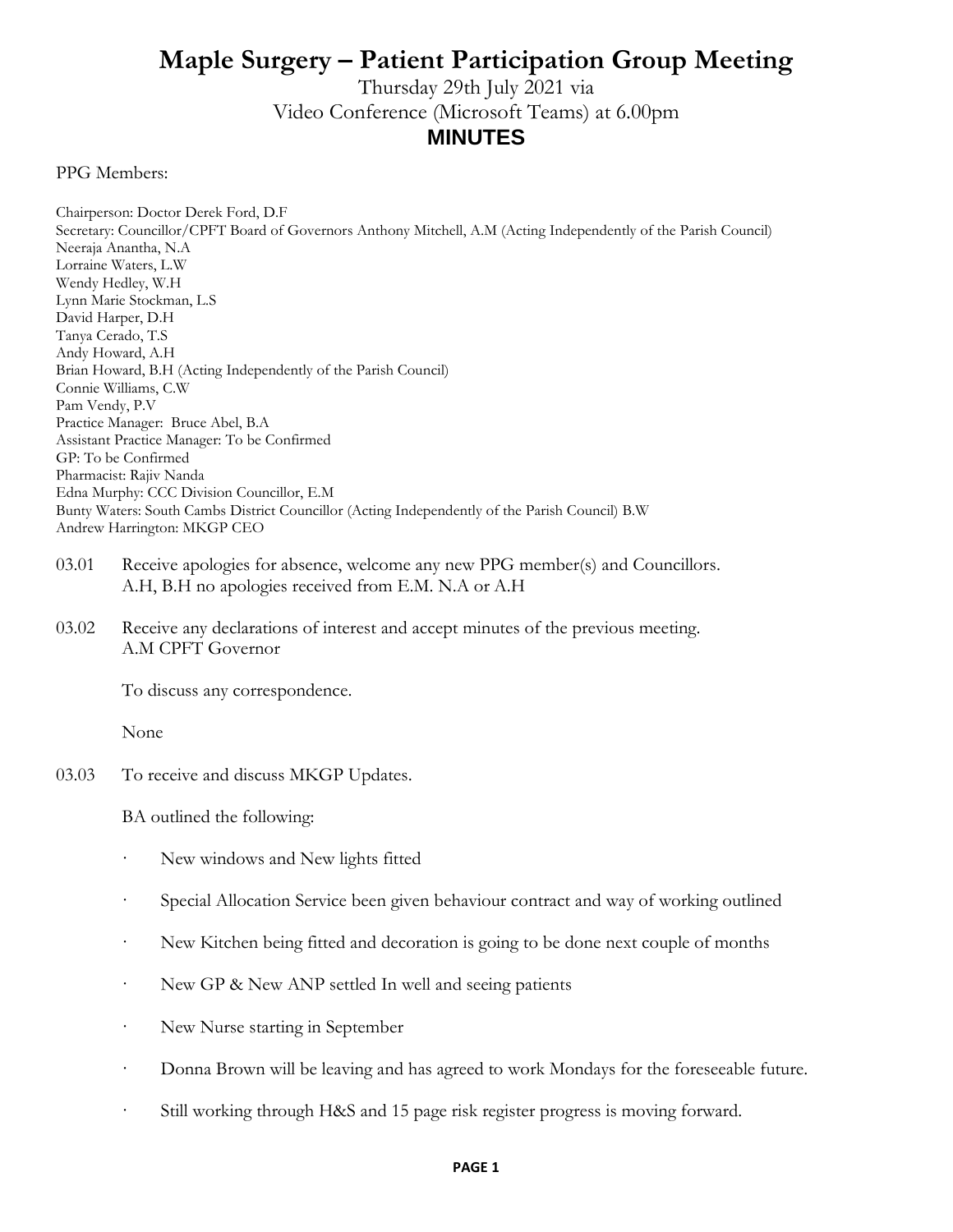## **Maple Surgery – Patient Participation Group Meeting**

Thursday 29th July 2021 via

Video Conference (Microsoft Teams) at 6.00pm

Who looks after the grounds, as overgrown trees and getting in the way of the door.

A.M Will the disabled still be able to book in person?

B.A Yes they can.

D.F Discussed future FOI requests from PPG members and agenda items.

The PPG agreed to update the constitution to cover those issues specifically.

B.A Stated that the mock inspection data would be ready next week and would send a copy to members for discussion at the next meeting.

B.A Reported that the diabetic nurse was leaving soon and that they would look for a replacement. In the meantime the diabetic nurse would be on Zero hours.

A new nurse was coming on the 20<sup>th</sup> September 2021 and advertisements for a GP were ongoing. The lead GP is currently Dr Mike Whittaker.

A new frame had been put up on the reception desk along with redecoration and maintenance works.

L.W and D.F Asked what Willingham are doing to recruit seven GP's?

W.H Stated would it be worthwhile to contact them directly?

B.A Agreed it would be a good idea to look into. He also stated they were in contact with LMC web weekly.

D.F Queried what the final service would look like?

B.A 2 GP's and 1 AMP.

C.S Asked what was that daily?

B.A At present Thursday-Friday permanent the remainder new GP and Locums.

L.W What any be female?

B.A Current locum is female however any GP will be accepted.

D.F Expressed concerns over SAS delisted patients, it was unfathomable to include this service during the middle of an improvement plan as it can impact patients and the safety of staff.

B.A The patients won't attend Maple and they are looking for a Peterborough site.

L.W Asked if there is a behaviour contact.

B.A Yes

W.H/L.H Do all surgeries take such patients and should the PPG have been consulted first?

D.F It was agreed by CCG and MKGP directly.

P.V How often will they visit, and does it bring in extra benefits for the practice?

B.A Yes more funding and they should only be one day a week except for emergencies.

B.A The new PCN pharmacist will be the pharmacy manager from Tesco

03.04 To Discuss PPG/Maple Surgery joint activities.

> D.F Expressed his wish for the PPG to have a long overdue village meeting in a "town hall" setting. Many still think MKGP is a US Company.

A.M Stated that he felt that we were not fulfilling our PPG remit to educate and outreach to patients. B.A Diabetes clinics et al would be starting soon and the Social Prescriber will be getting involved in events such as Carer's groups.

D.F The PPG and MKGP should start looking forwards to co-operating on events and working together to solve issues at the surgery. He hoped that early indications of improvement will continue.

B.A I will do what I can to take action and make improvements.

L.W We are patients as well as PPG members.